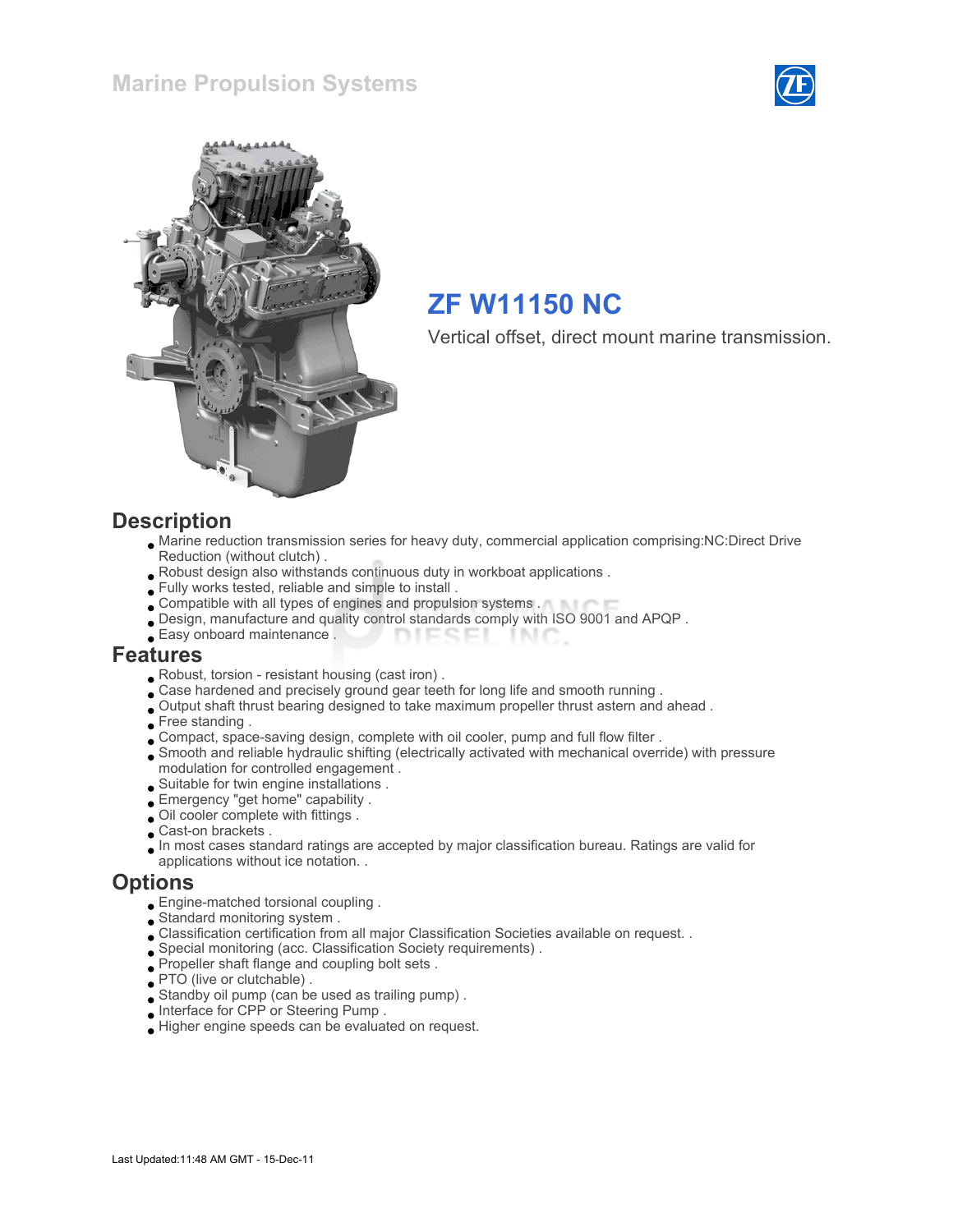# ZF W11150 NC

# Ratings

# Continuous Duty

| <b>RATIOS</b>                                                                     | MAX. TORQUE POWER/RPM |                                                                                  |           | <b>INPUT POWER CAPACITY</b>                            |          |    |           |    | MAX. |    |            |
|-----------------------------------------------------------------------------------|-----------------------|----------------------------------------------------------------------------------|-----------|--------------------------------------------------------|----------|----|-----------|----|------|----|------------|
| <b>FR</b>                                                                         | <b>Nm</b>             | ftlb                                                                             | <b>kW</b> | hp                                                     | kW       | hp | <b>kW</b> | hp | kW   | hp | <b>RPM</b> |
|                                                                                   | $1000$ rpm            |                                                                                  | 1200 rpm  |                                                        | 1600 rpm |    |           |    |      |    |            |
| $\blacksquare$ 3.516*, 4.000*                                                     |                       | 16951   12502   1.7750   2.3803   1775   2380   2130   2856   2840   3808   1600 |           |                                                        |          |    |           |    |      |    |            |
| $\blacksquare$ 4.600*                                                             |                       | 15614   11516   1.6350   2.1925   1635   2193   1962   2631   2616   3508   1600 |           |                                                        |          |    |           |    |      |    |            |
|                                                                                   | 14564                 |                                                                                  |           | 10742 1.5250 2.0451 1525 2045 1830 2454 2440 3272 1600 |          |    |           |    |      |    |            |
|                                                                                   | 13198                 | 9734                                                                             |           | 1.3820 1.8533 1382 1853 1658 2224 2211 2965 1600       |          |    |           |    |      |    |            |
|                                                                                   | 12654                 | 9333                                                                             |           | 1.3250 1.7769 1325 1777 1590 2132 2120 2843 1600       |          |    |           |    |      |    |            |
| $\boxed{\Box}$ 5.087<br>$\Box$ 5.667*<br>$\Box$ 6.000<br>$*$ Consolel Order Potio |                       |                                                                                  |           |                                                        |          |    |           |    |      |    |            |



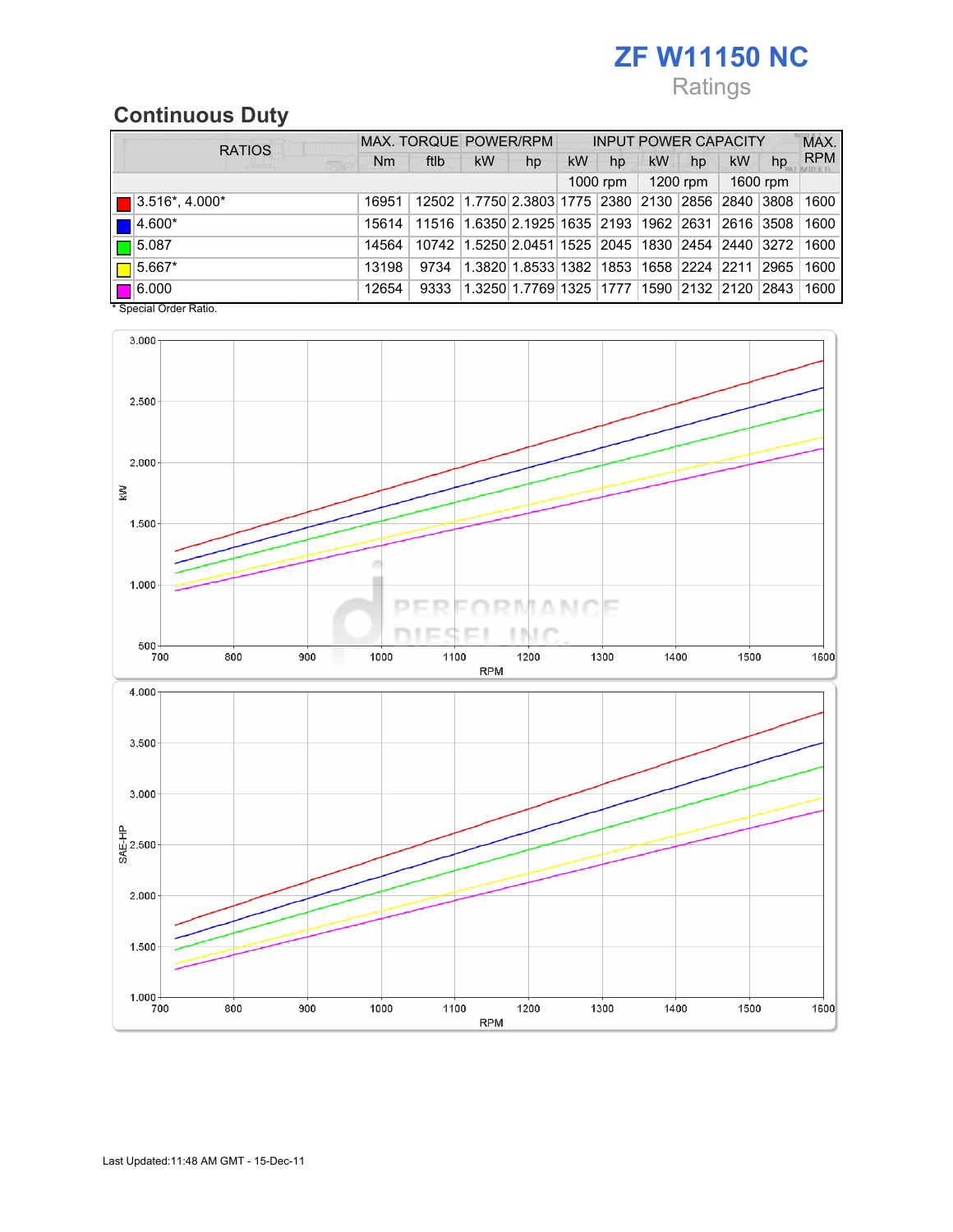

**Dimensions** 





| mm (inches)                |                |                |                       |                            |  |                              |                                       |  |  |
|----------------------------|----------------|----------------|-----------------------|----------------------------|--|------------------------------|---------------------------------------|--|--|
| A                          | B <sub>1</sub> | B <sub>2</sub> | H1                    | H <sub>2</sub>             |  |                              | L <sub>2</sub>                        |  |  |
| 530 (20.9)                 | 700 (27.6)     |                | 700 (27.6) 570 (22.4) | 915(36.0)                  |  | $1,562(61.5)$   1,246 (49.1) | $\vert$ 379 (14.9) $\vert$ 714 (28.1) |  |  |
|                            |                | Weight kg (lb) |                       | Oil Capacity Litre (US qt) |  |                              |                                       |  |  |
| 3,100(6,840)<br>0.00(0.00) |                |                |                       |                            |  |                              |                                       |  |  |

DIESEL INC.

|  |  | <b>Output Coupling Dimensions</b> |
|--|--|-----------------------------------|
|--|--|-----------------------------------|

|    |                          |  |  |  |             |                                         |  | <b>Bolt Holes</b> |              |      |  |
|----|--------------------------|--|--|--|-------------|-----------------------------------------|--|-------------------|--------------|------|--|
|    |                          |  |  |  |             |                                         |  | No.               | Diameter (E) |      |  |
| mm | $\overline{\mathsf{in}}$ |  |  |  | mm in mm in | mm                                      |  |                   | mm           |      |  |
|    |                          |  |  |  |             | 450 17.7 380 15.0 310 12.2 50.0 1.97 16 |  |                   | 32.0         | 1.26 |  |